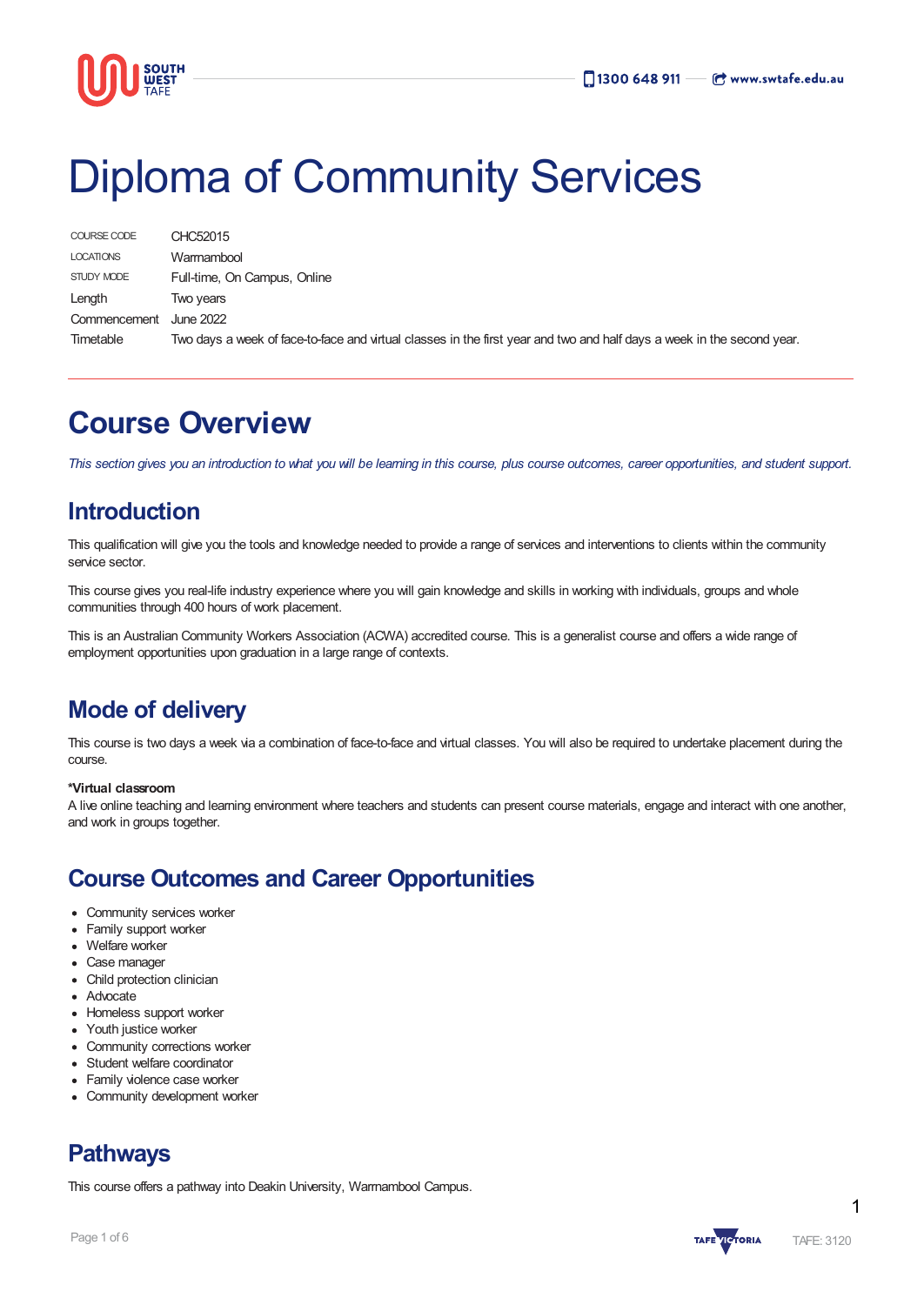

### **Placement**

This course includes industry experience where you will gain knowledge and skills in working with individuals, groups and whole communities. This experience is gained through 400 hours practical work placement undertaken throughout the course.

You will be required to hold a Working with Children Check (volunteer) and pass a police check prior to commencing placement.

### **Information Session**

Why don't you come along to our next course info session to find out everything you need to start your learning journey? You can chat with our teachers, tour our facilities, learn more about the course, find out about the application process and get your questions answered by our course experts.

**Find the next info [session](https://www.swtafe.edu.au/information-sessions) near you**

# **Course Requirements**

This section gives you an overview of entry requirements, course units and electives, skills recognition, and assessment criteria.

### **Entrance requirements & pre-requisites**

Entry Requirements for this course include:

- \* Must be over 17 yrs of age
- \* Written entrance test and participation in a group activity
- \* Selection interview and submission of a resume

\* Be able to pass Working with Children Checks and Police Checks immediately prior to undertaking mandatory work placements. Although this is not an entry requirement of itself inability to complete mandatory work placement due to failing these requirements will preclude students from completing the course and gaining the qualification

### **Course requirements**

To be eligible for this qualification you must successfully complete 16 units: 8 core and 8 elective.

You will be required to hold a Working with Children Check (volunteer) prior to commencing placement.

### **Units offered**

#### **Core Units**

| Unit Code | <b>Unit Name</b>                                                                     | <b>Unit</b><br><b>Hours</b> | <b>Unit</b><br><b>Consumables</b> |
|-----------|--------------------------------------------------------------------------------------|-----------------------------|-----------------------------------|
| CHCCCS007 | Develop and implement service programs                                               | 100                         | \$0.00                            |
| CHCCOM003 | Develop workplace communication strategies                                           | 100                         | \$0.00                            |
| CHCDEV002 | Analyse impacts of sociological factors on clients in community work and<br>services | 100                         | \$0.00                            |
| CHCDIV003 | Manage and promote diversity                                                         | 80                          | \$0.00                            |

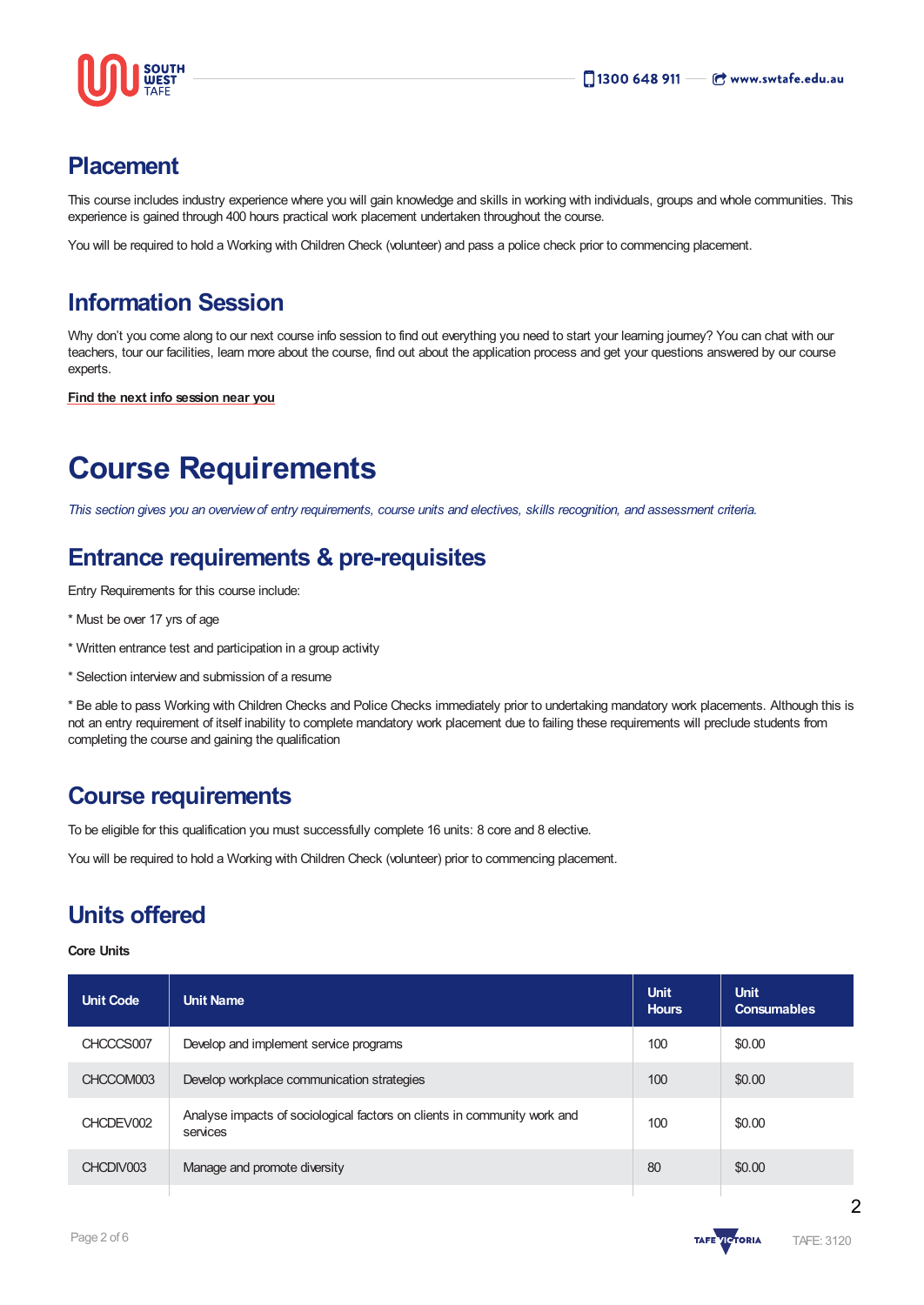

| CHCLEG003 | Manage legal and ethical compliance                   | 80  | \$0.00 |
|-----------|-------------------------------------------------------|-----|--------|
| CHCMGT005 | Facilitate workplace debriefing and support processes | 120 | \$0.00 |
| CHCPRP003 | Reflect on and improve own professional practice      | 120 | \$0.00 |
| HLTWHS004 | Manage work health and safety                         | 40  | \$0.00 |

**Elective Units**

| <b>Unit Code</b> | <b>Unit Name</b>                                              | <b>Unit Hours</b> | <b>Unit Consumables</b> |
|------------------|---------------------------------------------------------------|-------------------|-------------------------|
| CHCADV005        | Provide systems advocacy services                             | 90                | \$0.00                  |
| CHCCCS004        | Assess co-existing needs                                      | 80                | \$0.00                  |
| CHCCDE011        | Implement community development strategies                    | 70                | \$0.00                  |
| CHCCSL003        | Facilitate the counselling relationship and process           | 120               | \$135.00                |
| CHCCSM005        | Develop, facilitate and review all aspects of case management | 75                | \$0.00                  |
| CHCDEV001        | Confirm client developmental status                           | 60                | \$0.00                  |
| CHCDFV006        | Counsel clients affected by domestic and family violence      | 70                | \$135.00                |
| CHCGRP002        | Plan and conduct group activities                             | 70                | \$0.00                  |
| CHCMHS013        | Implement trauma informed care                                | 80                | \$135.00                |

### **Assessment**

This course involves accredited units. You will be required to complete assessment tasks to demonstrate your underpinning knowledge, skills and attributes to meet the course outcomes. A combination of written, oral and practical [assessment](https://www.swtafe.edu.au/courses/vcal-general-education) strategies will be used in either a classroom, online or workplace environment.

Where units require demonstration of skills in a workplace environment, you will have the opportunity to do this either in your own workplace (where appropriate), through a practical placement, or by using one of the organisation's simulated workshops/classrooms. Detailed information about the types, conduct and dates of assessments will be provided in advance. You will also be provided with information about the opportunity for reassessment and appeal.

### **After applying**

Once you have applied for your chosen course, you will receive a thank you email from South West TAFE with a few steps to help process your enrolment.

#### **Complete a Pre-Training Review**

You will receive an email to complete a Pre-Training Review online evaluation. This evaluation helps us tailor your training to suit your needs.

#### **Create or provide a Unique Student Identifier (USI)**

A USI is a nationally recognised reference number that provides an online record of your training qualifications gained in Australia.

#### **[Create](https://www.usi.gov.au/students/create-usi) your USI**

Already have a USI but can't remember it? [Find](https://www.usi.gov.au/faqs/i-have-forgotten-my-usi) your USI

#### **Skills recognition**

If you have experience or prior qualifications, you may be eligible to apply for [recognition](https://www.swtafe.edu.au/study/how-to-apply/skills-recognition) of prior learning and gain credits. You will be asked to provide any relevant Statement of Attainment to support identified credits.



3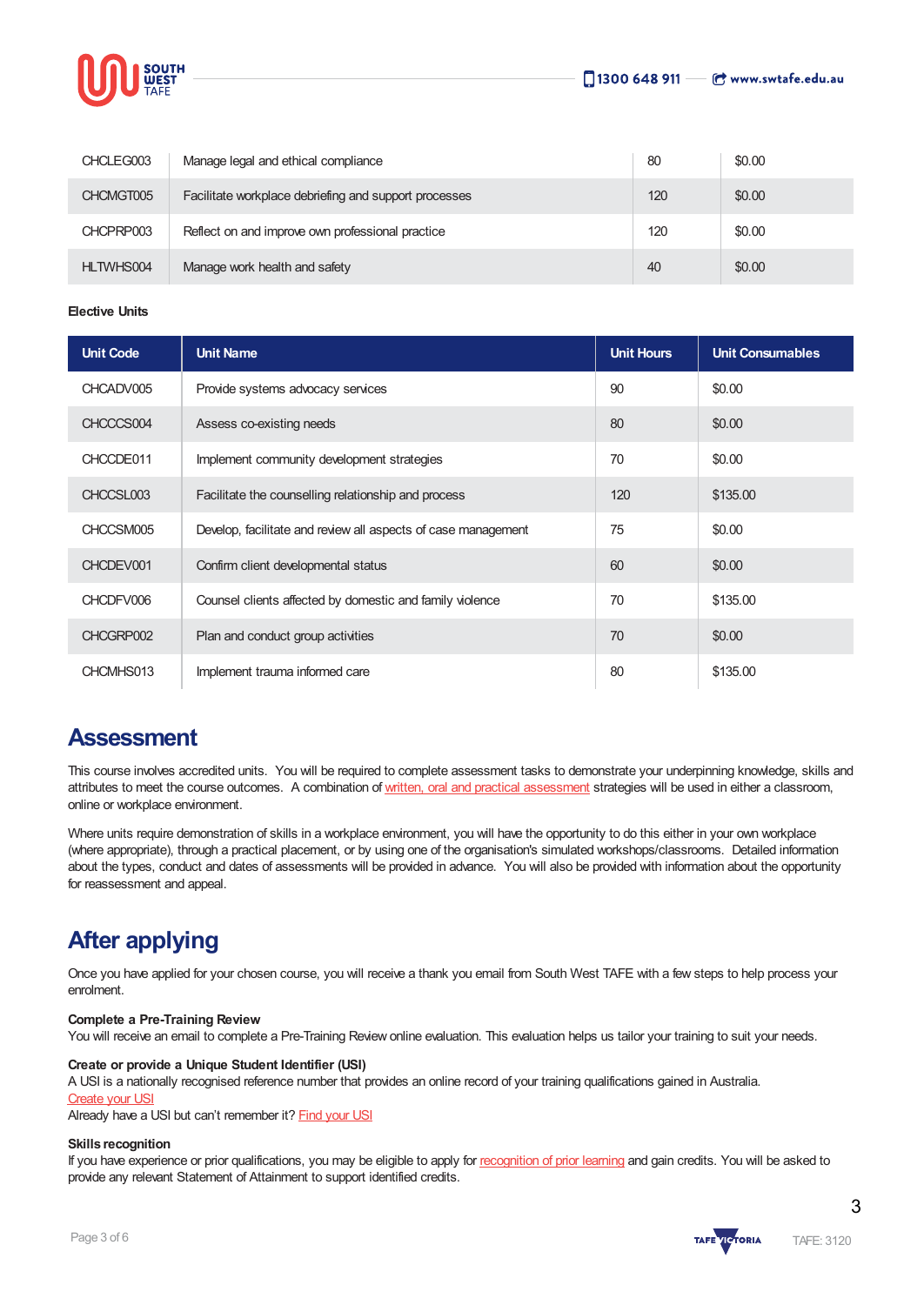

# **Fees**

*This section gives you an overviewof course fees, subsidies, and howthey can be paid.*

### **Course Fees**

**Here's an outline of fees and costs associated with your course.**

**Your fees each year can be made up of 3 different elements.** Everyone has different circumstances that can affect what you pay and how much you pay. :

- 1. Tuition fees charged as an hourly rate that varies from course to course. A large portion of the tuition is subsidised by the Victorian Government for eligible students.
- 2. Resource and/or materials costs covers the cost of materials and other incidentals. This fee will vary according to the course being undertaken.
- 3. Booklist items such as textbooks, equipment and stationery recommended for your course

### **Tuition fees**

**There are 4 different ratesof tuition fees.** Only one will apply to you (depending on your eligibility and circumstances).

- 1. Government Subsidised Fee you could be eligible for a government-subsidised rate under the Skills First funding depending on your age, educational history, and citizenship or residency status. If you are eligible, the government will contribute to the cost of your training. Find out more about [subsidised](https://www.swtafe.edu.au/study/fees-free-tafe/access-govt-subsidies/victorian-students) training
- 2. Government Subsidised Concession Fee If you are eligible for a Skills First government-subsidised place and hold a current healthcare or pension card, that you can provide at enrolment, you may be eligible for the concession rate. Note, the concession rate is not applicable to Diploma level courses. Find out more about [concession](https://www.swtafe.edu.au/study/fees-free-tafe/concession) rates
- 3. Free TAFE Students who are eligible for Victorian government-subsidised training will not pay course tuition fees for the duration of their enrolment in this course, however, there may be some consumable/material fees for the course (find out more below). Any resource or material costs, or booklist items for this course are listed in the table below. Find out more [about](https://www.swtafe.edu.au/courses/free-tafe-courses) Free TAFE
- 4. Full fee If you are not eligible for a Skills First government-subsidised place, exemption, concession or are enrolling in a course that isn't government-subsidised, you may be required to pay the full fee rate.

#### **FINDOUT [MOREABOUT](https://www.swtafe.edu.au/study/fees-free-tafe) FEES AND ELIGIBILITY**

The fees listed below are indicative only. The student tuition fees as published are subject to change given individual circumstances at enrolment. Funding made available to eligible individuals by State and Commonwealth Governments. If funding is utilised, this may affect future opportunities to access additional funding in the future.

| Course fees by student type                      | <b>Indicative Course Fee</b> |
|--------------------------------------------------|------------------------------|
| Government subsidised rate (if eligible)         | \$11,060.00                  |
| Full fee rate (if not eligible for govt subsidy) | \$11,060.00                  |

| <b>Additional course fees</b>             | Indicative Course Fee |
|-------------------------------------------|-----------------------|
| Course consumable/materials (approximate) | \$405.00              |

### **This is a Free TAFE course**

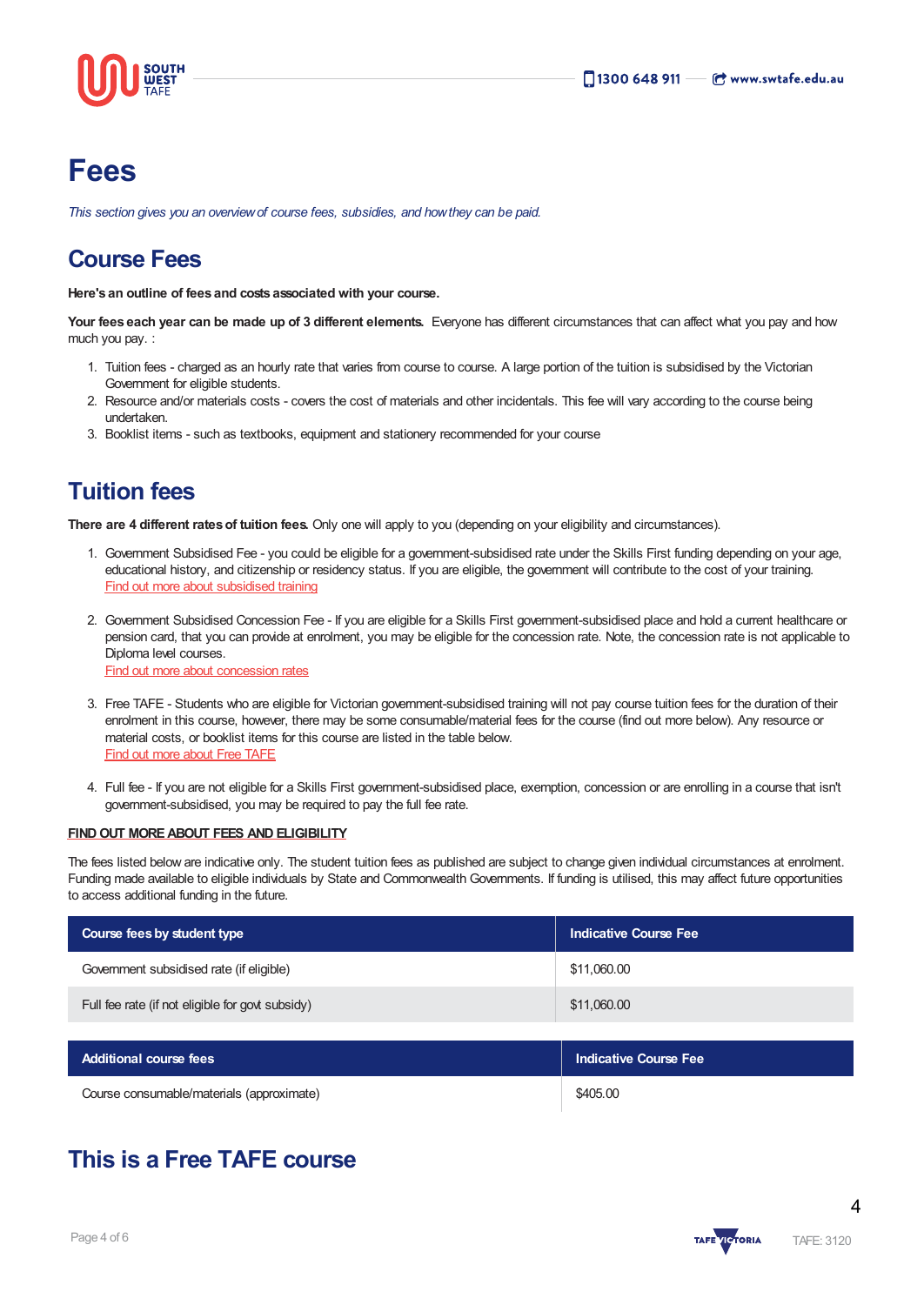

Students who are eligible for Victorian government-subsidised training will not pay course tuition fees for the duration of their enrolment in this course, however, there may be some consumable/material fees for the course (find out more below). The consumable fees for this course are listed in the above table.

Find out [more](https://www.swtafe.edu.au/courses/free-tafe-courses) or chat with our Customer Service team on [1300](https://www.swtafe.edu.au/about-us/contact-us) 648 911, or visit a [SWTAFE](https://www.swtafe.edu.au/about-us/contact-us) Campus.

### **Resource and/or materials costs**

Some courses require specific resources or materials necessary for your study eg: tools of the trade, excursions, etc. Final costs will be determined upon enrolment.

### **Booklist**

Your course may require you to purchase additional materials or books. You can choose where to purchase these items from. You can download the booklist for this course here: <https://www.swtafe.edu.au/media/3069/community-services-work-diploma.pdf>

### **How do I pay my fees?**

Once we have processed your enrolment form, you will receive an email with your invoice.

You have three options when [organising](https://www.swtafe.edu.au/study/fees-free-tafe/payment-options) your payment:

- 1. Upfront [payment](https://www.swtafe.edu.au/study/fees-free-tafe/payment-options) can be made over the phone with EFTPOS
- 2. [Payment](https://www.swtafe.edu.au/study/fees-free-tafe/payment-options) plan can be directly debited from your bank account, debited from your Centrelink payments or via a VET Student Loan (for diploma or advanced diploma courses only)
- 3. Paid by [employer,](https://www.swtafe.edu.au/study/fees-free-tafe/payment-options) school or job network agency if your fees are being paid by your employer, school or job network agency, you will need to complete an Authority to Invoice form.

Payments will need to be arranged within five(5) business days of receiving the email containing your invoice.

We also offer a range of [scholarships](https://www.swtafe.edu.au/study/scholarships) each year which you may be eligible to apply for to assist with course fees.

# **Next Steps**

Ready to take the next step? Here you can make an enquiry, attend an information session or begin the application process.

### **How to apply**

There are five [simple](https://www.swtafe.edu.au/study/how-to-apply) steps to apply for a course with us.

- 1. **Apply** complete a short online [application](https://www.swtafe.edu.au/apply-now) form. Once this form is submitted we'll send you a thank you email.
- 2. **Get ready** your thank-you email will contain links to a pre-training review, to a unique student identifier and to government-subsidised training eligibility.
- 3. **Chat with your teacher** your teacher or course specialist will contact you about your Pre-Training Review outcomes and additional course information.
- 4. **Enrol** after chatting with your teacher, you will receive an email with your enrolment form and a link to verify your identity.
- 5. **Sign** once you've completed your enrolment, you will receive a declaration form to review and sign.

If need any assistance with applying, contact our [Customer](https://www.swtafe.edu.au/about-us/contact-us) Service team on 1300 648 911 or visit your nearest [campus](https://www.swtafe.edu.au/about-us/our-campuses).

### **Careers and Course Advice**

Not sure which course is right for you? South West TAFE will help you find your way.